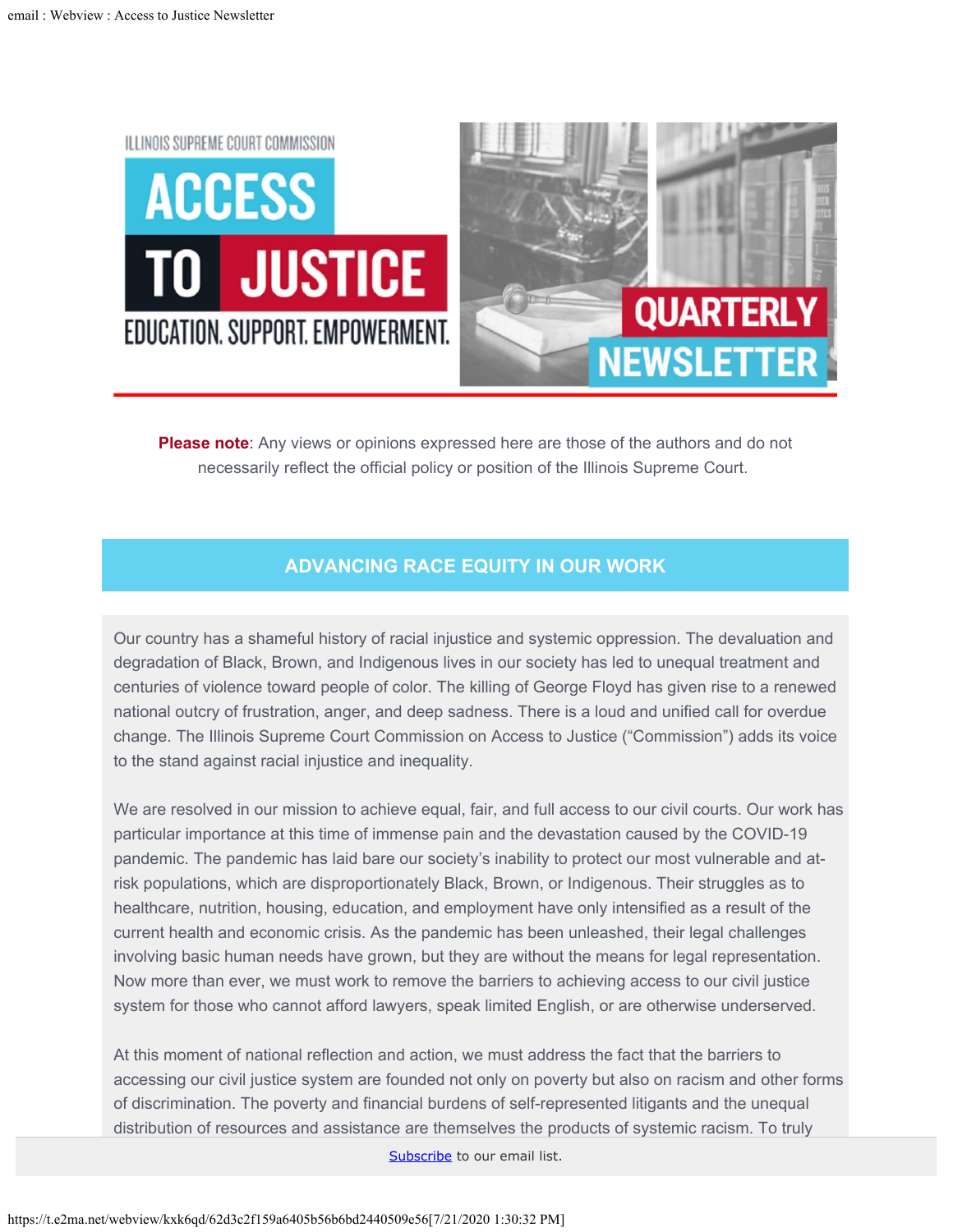To begin, the members of the Commission and its committees and the Access to Justice Division of the Administrative Office of the Illinois Courts will engage in discourse relating to racism, diversity, and inclusion. Our existing community trust work will amplify the voices in Black and Brown communities and in organizations leading the race equity movement so that we may work together to achieve equal protection. Supporting vulnerable populations means not only providing user-friendly court forms and better qualified interpreters, but also examining court policies, rules, and procedures to determine the points of unfairness and inequality and whether they hinder full and unbiased access to the court system. Our explanations to the understanding and treatment of self-represented individuals will go beyond discussions of poverty. Rather we will tell how systemic racism impacts one's trust and ability to navigate the court system and achieve a just result. We will also support and assist the efforts of our partners in the judicial branch in trainings for court staff and judges on implicit bias and deliberative decision-making tools.

We call on every member of the access to justice community to reflect on how we can better achieve our vision of achieving full, fair, and equal access to our civil courts without racism, discrimination, or bias.

Sincerely,

**The Illinois Supreme Court Commission The Access to Justice Division at the**

Carolyn H. Clift Sophia Akbar Linda T. Coberly Noor Alawada Hon. Thomas M. Harris, Jr. Kathleen Callahan Hon. Leonard Murray **Kathryn Hensley** Kathryn Hensley Jennifer T. Nijman Jill Roberts Hon. Jorge Ortiz **Sarah Song** Sarah Song Hon. Daniel J. Pierce Hayley Yussman Wendy Vaughn Andrew M. Weaver Tammy R. Weikert

## **on Access to Justice Commissioners**: **Administrative Office of the Illinois Courts Staff:**

Hon. Mary K. Rochford, Chair **Alison D. Spanner, Assistant Director** 

**ENSURING MEANINGFUL ACCESS TO THE COURTS, A NEW THREE-YEAR STRATEGIC PLAN**

**USING COURT NAVIGATORS TO IMPROVE THE SELF-REPRESENTED LITIGANTS' COURT EXPERIENCE (STRATEGIC PLAN INITIATIVE #2)**

Court navigators" are trained to provide legal information and procedural guidance to court users, but do not provide legal advice or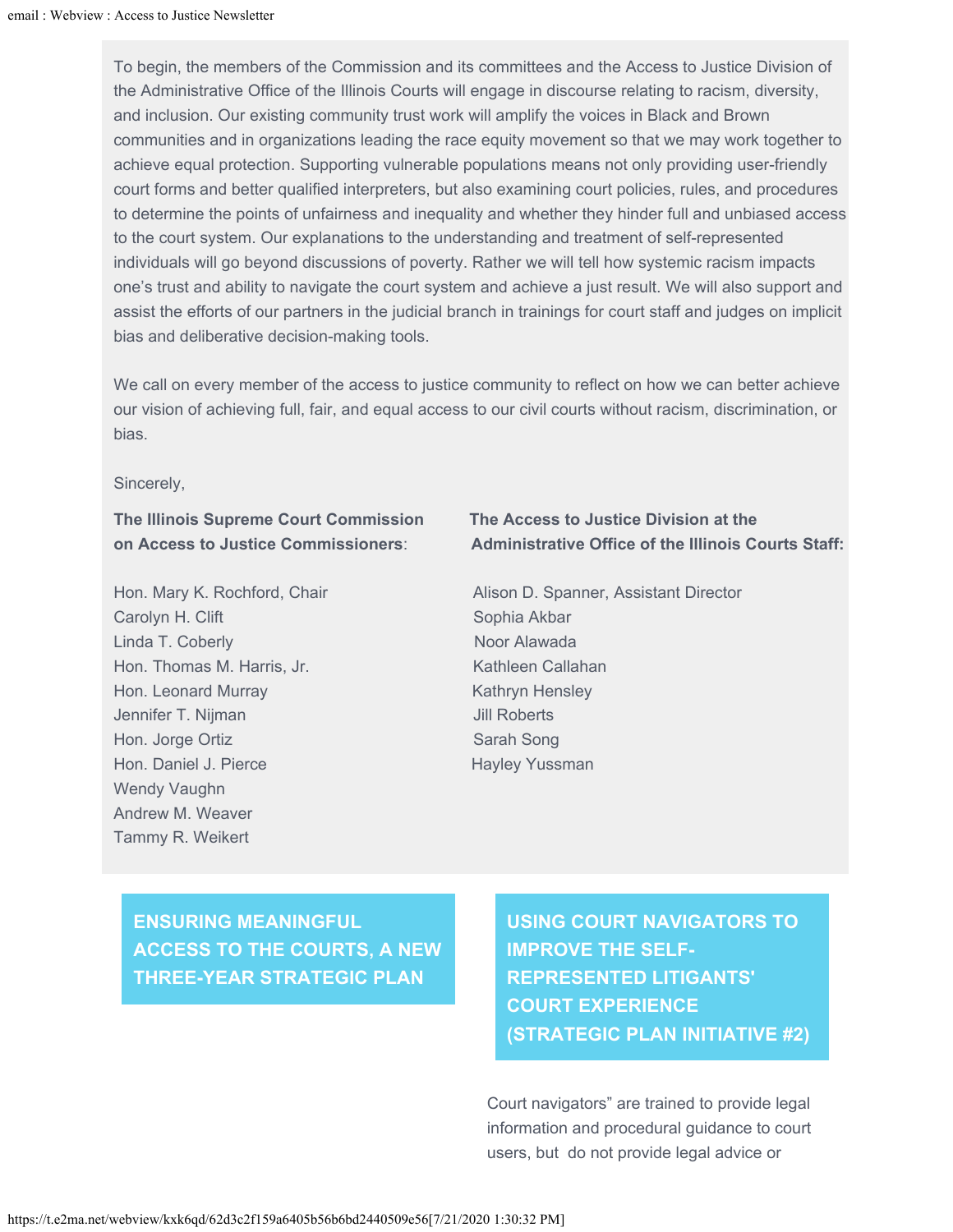

In May, the Illinois Supreme Court approved the **[Commission's 2020-2023 Strategic Plan](https://courts.illinois.gov/SupremeCourt/Committees/ATJ_Commn/01-Strategic_Plan_2020.pdf)**. The Plan details principles, initiatives, and activities for ensuring meaningful access to the Courts. The plan builds on the existing work of the Commission and the growing statewide momentum towards enhancing access to justice and improving the court user experience.

A special thanks to the Commission's Strategic Planning Committee, chaired by Jennifer Nijman, for their advice and guidance in drafting this Plan. We thank all of the hard-working volunteers from across the state who are members of the Commission's committees and subcommittees for their dedication to our initiatives (See pages 49-55 for a list of the volunteers)

This newsletter highlights work that is underway in furtherance of the Plan's mission.

*By: Alison Spanner*

## **DEVELOPING SELF-HELP SERVICES FOR CIVIL APPEALS (STRATEGIC PLAN INITIATIVE #3)**

Self-represented litigants in the Illinois Appellate

representation. In Illinois, navigators may be members of the Illinois JusticeCorps program, the Commission's Self-Represented Litigant Coordinators grant program, or court volunteers. In other cases, a navigator may be a staff person, such as a circuit clerk, law clerk, law librarian, or self-help center employee. In addition to providing assistance to court patrons, navigators ensure that new policies and resources designed to assist court patrons are shared and implemented at the local level.



This year's Self-Represented Litigant Coordinator Grant program provides an avenue to ask for funds or just to participate in the Court Navigator Network. Over the past three years, Self-Represented Litigant Coordinators have used grant funds to develop a range of innovative projects. For the upcoming fourth year of the program, proposals which establish or redesign programs to meet the issues faced by self-represented litigants in light of the COVID-19 pandemic will be prioritized. Projects for this program year could include telephone or online chat services, developing Guide & File automated interviews to complete forms and seamlessly e-file, helping self-represented litigants with appearing remotely for court dates, or providing safe and socially distant in-person services.

There was a soft-launch of the Court Navigator Network with Illinois JusticeCorps, Self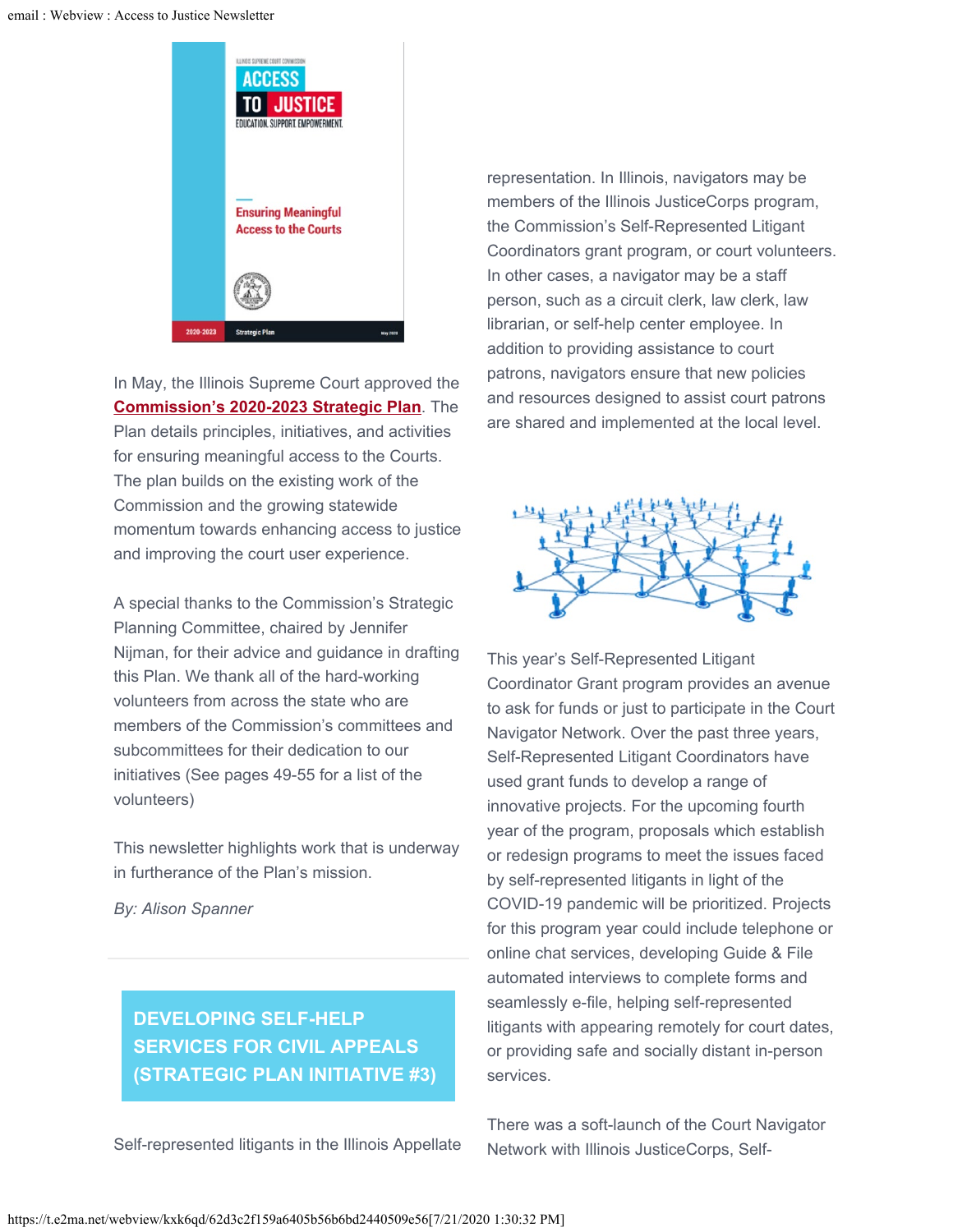Court face many unique challenges without sufficient resources to assist them through the process. The Commission, Administrative Office of the Illinois Courts, and Public Interest Law Initiative (PILI) are partnering to address this unmet need by developing and implementing a virtual legal clinic model – Illinois Free Legal Answers for Civil Appeals. This will be the firstever legal help desk for appeals in Illinois and the initiative is expected to launch in September 2020.

Represented Litigant Coordinators, and other court staff from 22 of the 24 judicial circuits on May 22, 2020 with a Zoom call about reopening the courts and self-represented services. We are confident that through the RFP process, we will easily meet the goal of having a representative in the Network from all judicial circuits. Stay tuned for the announcement of the grant recipients at the end of July. Orientation training will take place the week of August 17, 2020.

*By: Jill Roberts*



The program will allow lawyers to volunteer for a short amount of time to answer questions from self-represented litigants about civil appeals. Through the online portal, self-represented litigants will be able to submit a question about their civil appeal and have it answered by a pro bono lawyer. You can learn more about the program **[here](http://pili.org/appellate)**.

Free Legal Answers is a national initiative of the American Bar Association and operates as a virtual legal advice clinic for civil legal issues across the United States. In Illinois, the program is administered by PILI, who oversees project promotion, recruitment and training of volunteer attorneys, and case management. The intended beneficiaries of this service is lower-income Illinoisans who likely have nowhere else to turn for legal assistance. In 2019 alone, 114 volunteer attorneys logged and answered 1280 questions about civil legal issues at the circuitcourt level in Illinois. We are excited to expand this program to offer assistance at the appellate level this fall.

**SUPPORTING PILOT ONLINE DISPUTE RESOLUTION PROGRAMS AND EVALUATING THEIR EFFECTIVENESS, BENEFITS, AND PITFALLS THROUGH THE CREATION OF A GRANT PROGRAM (STRATEGIC PLAN INITIATIVE #4)**



On June 15, the Commission released its inaugural request for proposals devoted exclusively to online dispute resolution (ODR) programs. ODR uses technology to facilitate the resolution of disputes, or of issues within disputes, and has the potential to expand the public's access to justice and improve their experience with justice processes.

Early adopters of ODR have overwhelmingly concluded that ODR has increased litigant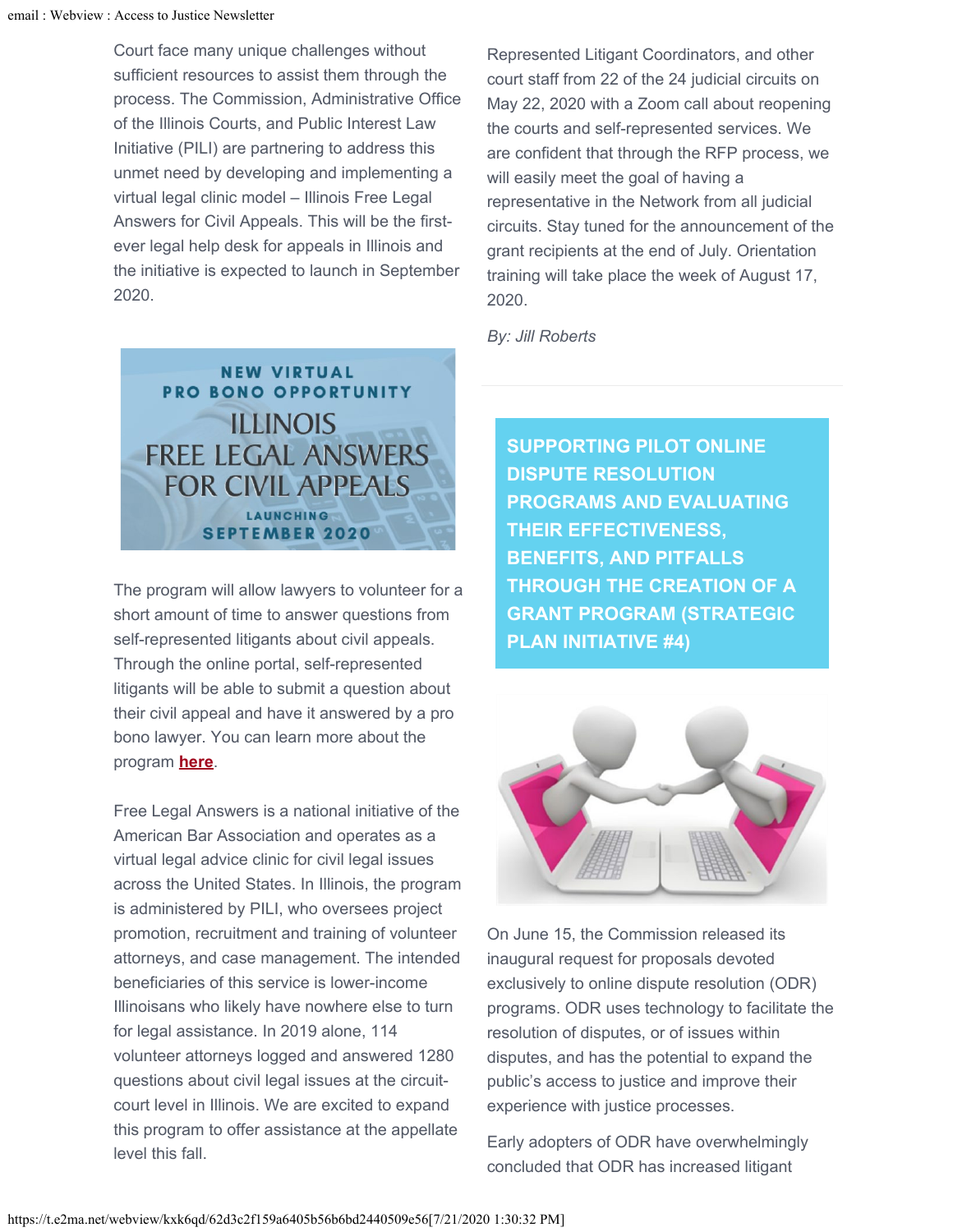*By: Kathryn Hensley*

## **PROMOTING THE USE OF STANDARDIZED, PLAIN-LANGUAGE LEGAL FORMS STATEWIDE (STRATEGIC PLAN INITIATIVE #6)**



We are pleased to share that we have published the *Affidavit – Supporting Documents Not Attached to Eviction Complaint,* **[available here](http://illinoiscourts.gov/Forms/approved/eviction/eviction.asp)**, concurrent with the Court's approval of the new Illinois Supreme Court **[Rule 139](http://illinoiscourts.gov/SupremeCourt/Rules/Art_II/default.asp)**. The newly approved Rule requires an eviction plaintiff to attach a Notice, Demand, affidavit or proof of service, or a Lease to the eviction complaint at the time it is filed. The Rule allows the plaintiff to instead attach a standardized affidavit approved by the Supreme Court to the Eviction Complaint if the plaintiff does not have a Notice, Demand, affidavit or proof of service thereof, or a Lease. The new Rule now makes the Eviction Act consistent with Section 2-206 of the Illinois

participation, reduced default rates, and freed valuable court resources. In light of the persistent need for remote tools that allow court patrons to easily access the courts and resolve their disputes and the public health and safety challenges presented by COVID-19, the Commission seeks to expand the use of ODR and fund the initiation of diverse and innovative ODR programs throughout the state.

The Commissions recognizes that implementing a successful ODR program is no easy task. Accordingly, the selection committee will consider proposals in their infancy, seeking assistance and guidance in creating and designing an ODR program (Planning Phase), as well as proposals seeking assistance and guidance launching a specific ODR program that has already been identified and planned (Execution Phase).

*By: Sarah Song*

**ENCOURAGING INTERPRETERS AND JUDGES TO USE TECHNOLOGY TO PROVIDE LANGUAGE ACCESS DURING THE PANDEMIC (STRATEGIC PLAN INITIATIVE #7)**

The Strategic Plan highlights the need to continue promoting usage of the AOIC Court Interpreter Registry and improve access to



approved interpreters across the state, and also promote training around video remote interpreting. Given the unique challenges presented by the COVID-19 pandemic, addressing access to interpreters in the present environment requires a multifaceted approach.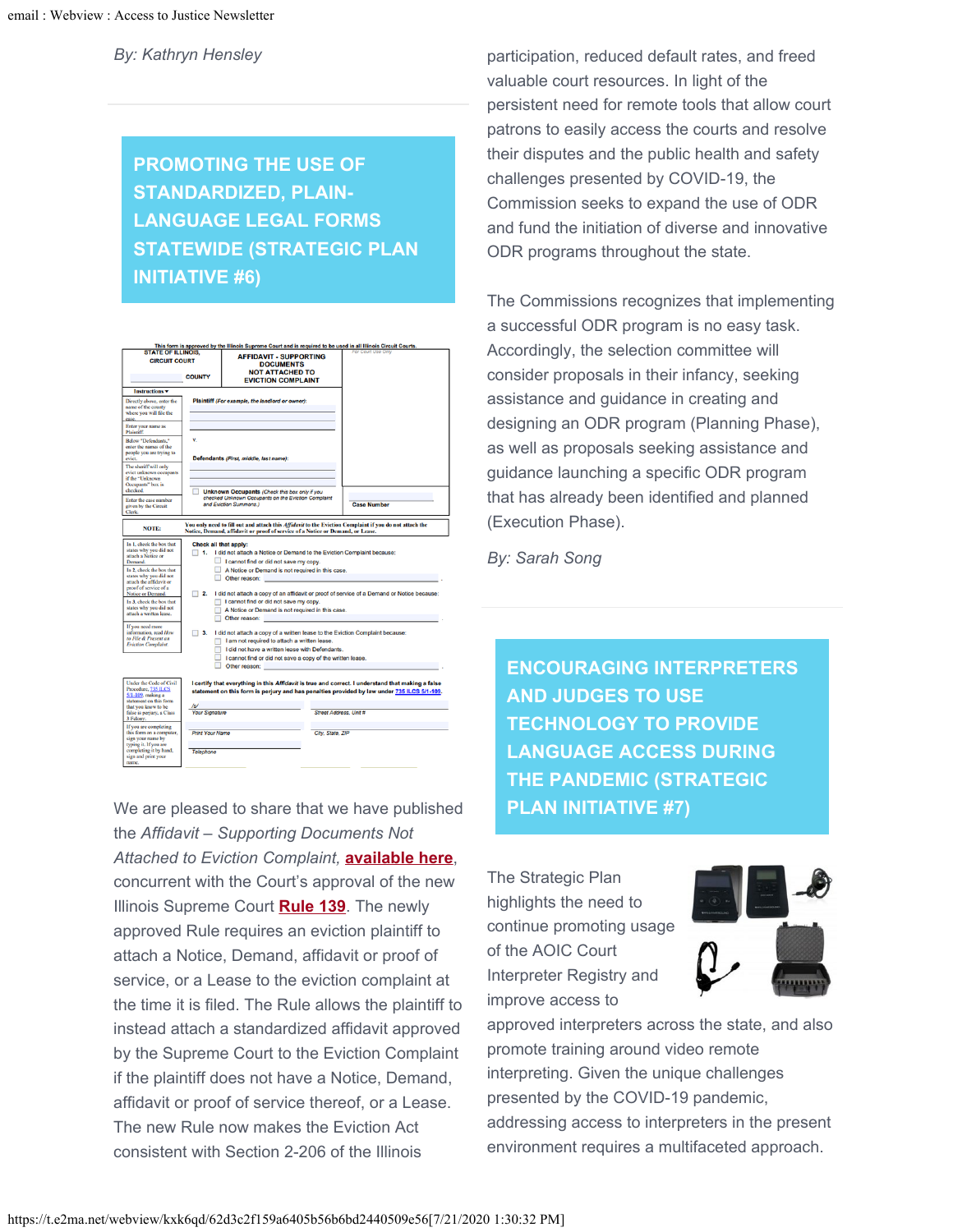Code of Civil Procedure, which requires the attachment of a written instrument on which a claim is based.

*By: Kathleen Callahan*

First, the ATJ Division, AOIC published an **[Illinois Courts Connect article](http://illinoiscourts.gov/Media/enews/2020/042820-ATJ.asp) offering** guidance on how to maintain social distance while ensuring language access. Second, it created a webinar in conjunction with the Illinois Judicial College on best practices with hiring and using remote interpreters. The webinar was recorded and is available for future viewing on the **[Illinois Judicial College website](http://illinoiscourts.gov/IL_Judicial_College/default.asp)**. Third, simultaneous interpreting equipment is being purchased for local courts to assist interpreters and court users with maintaining social distance when accessing the court in person. Additional video remote interpreting equipment will also be delivered to nine counties, and existing equipment in six counties will be updated. This equipment can be used both for interpreting and for conducting remote hearings in general. The ATJ Division is also administering two online skills building trainings for interpreters preparing for the certification exam, and both courses will discuss best practices on providing remote interpreting services.

*By: Sophia Akbar*

**For more information, please contact Alison Spanner at [aspanner@illinoiscourts.gov](mailto:aspanner@illinoiscourts.gov)**

**Share this email:**



**[Manage](#page-0-0)** your preferences | **[Opt out](#page-0-0)** using **TrueRemove**™ Got this as a forward? **[Sign up](https://app.e2ma.net/app2/audience/signup/1835348/1788390.209779174/)** to receive our future emails. View this email **[online](#page-0-0)**.

[2nd and Capitol Ave Supreme Court Bldg](#page-0-0)  [Springfield, IL | 62706 US](#page-0-0)

This email was sent to . *To continue receiving our emails, add us to your address book.* emma